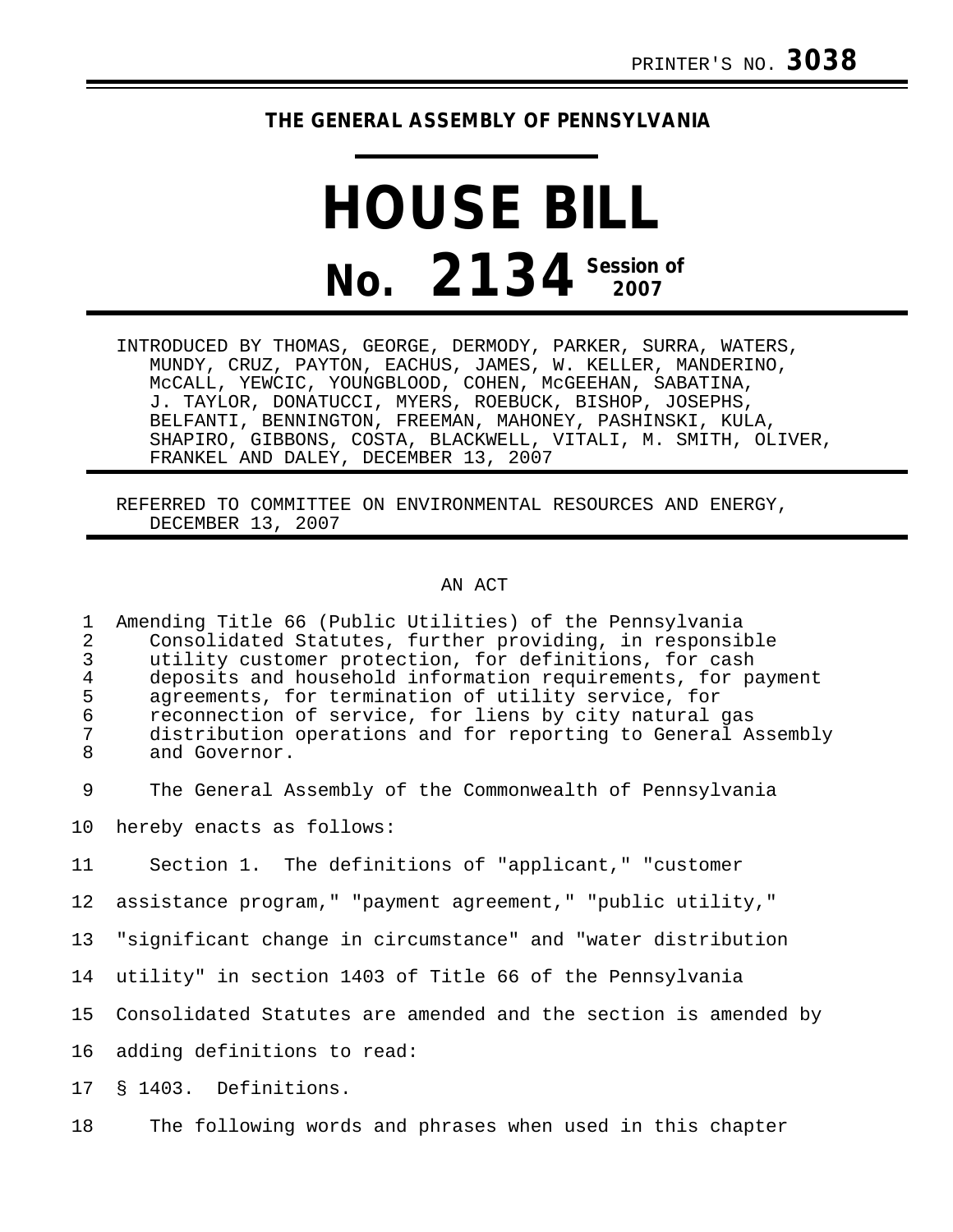1 shall have the meanings given to them in this section unless the 2 context clearly indicates otherwise:

3 "Applicant." A natural person not currently receiving 4 service who applies for residential service provided by a public 5 utility [or any adult occupant whose name appears on the 6 mortgage, deed or lease of the property for which the 7 residential utility service is requested]. The term does not 8 include a person who, within 60 days after termination or 9 discontinuation of service, seeks to transfer service within the 10 service territory of the same utility or to reinstate service at 11 the same address.

 $12 + * * *$ 

13 "Customer assistance program." A plan or program sponsored 14 by a public utility for the purpose of providing universal 15 service and energy conservation, as defined by section 2202 16 (relating to definitions) or 2803 (relating to definitions), in 17 which customers make monthly payments based on household income 18 and household size and under which customers must comply with 19 certain responsibilities and restrictions in order to remain 20 eligible for the program. Enrollment of a customer or applicant 21 into a customer assistance program or the provision of customer 22 assistance program benefits to a customer does not constitute 23 the provisions of a PUC payment agreement or utility payment 24 agreement.

 $25 + * * *$ 

26 "Occupant." [(Reserved).] A person who resides in the 27 premises to which utility service is provided or requested. 28 ["Payment agreement." An agreement whereby a customer who 29 admits liability for billed service is permitted to amortize or 30 pay the unpaid balance of the account in one or more payments.] 20070H2134B3038 - 2 -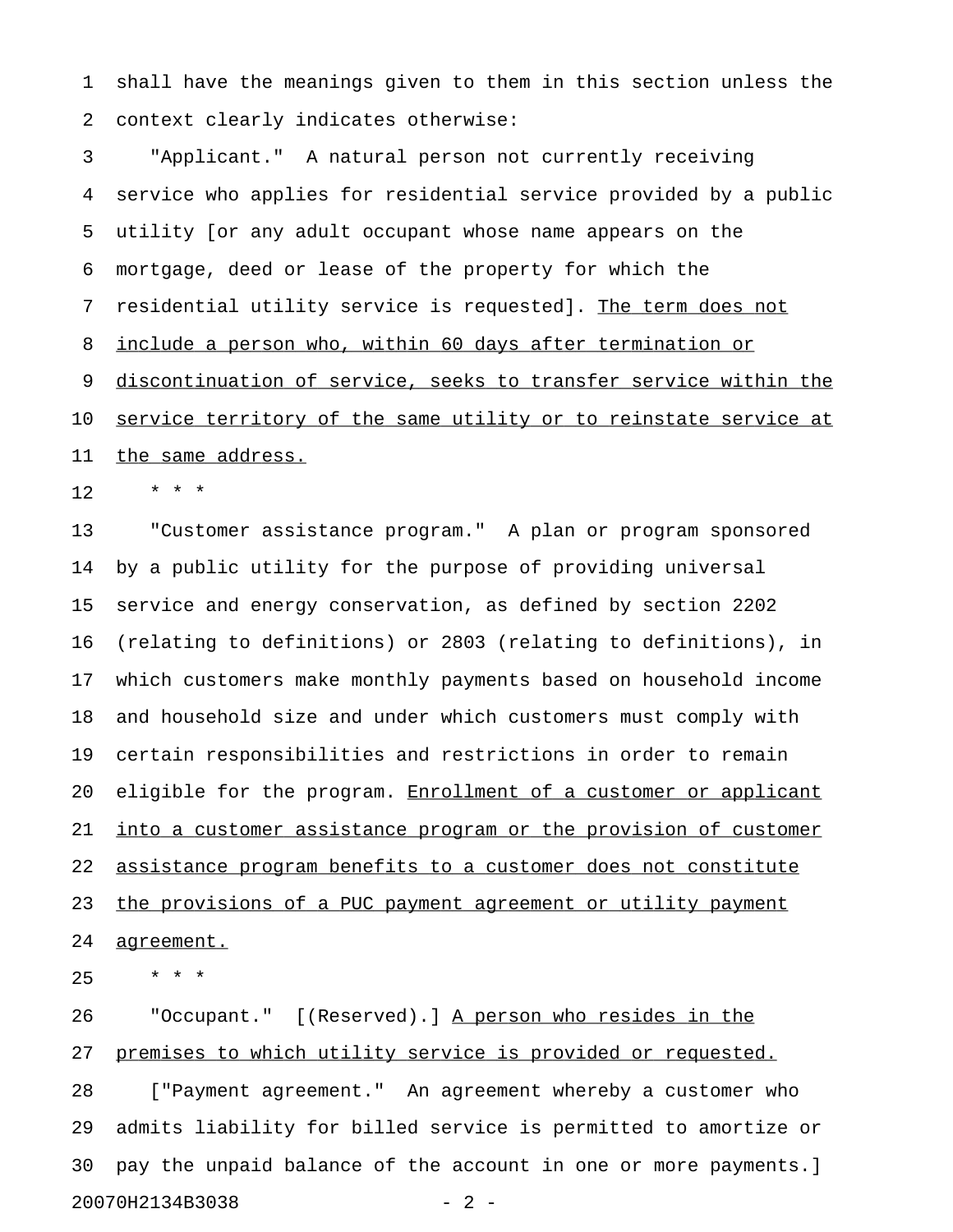1 The Public utility." Any electric distribution utility[,] or 2 natural gas distribution utility [or water distribution utility] 3 in this Commonwealth that is within the jurisdiction of the 4 Pennsylvania Public Utility Commission.

5 "PUC payment agreement." An agreement ordered or approved by 6 the Pennsylvania Public Utility Commission whereby a customer 7 who admits liability for billed service is permitted to amortize 8 or pay the unpaid balance of the account in one or more 9 payments.

10 "Significant change in circumstance." Any of the following 11 criteria when verified by the public utility and experienced by 12 customers with household income less than 300% of the Federal 13 poverty level:

14 (1) The onset of a chronic or acute illness [resulting 15 in a significant loss in the customer's household income]. 16 (2) Catastrophic damage to the customer's residence 17 resulting in a significant net cost to the customer's 18 household.

19 (3) Loss of the customer's residence.

20 (4) Increase in the customer's number of dependents in 21 the household.

22 "Utility payment agreement." An agreement entered into 23 between a public utility and a customer whereby a customer who 24 admits liability for billed service is permitted to amortize or 25 pay the unpaid balance of the account in one or more payments. 26 ["Water distribution utility." An entity owning or operating 27 equipment or facilities for diverting, developing, pumping, 28 impounding, distributing or furnishing water to or for the 29 public for compensation.]

30 Section 2. Sections 1404(a), (b), (c), (d), (e) and (g), 20070H2134B3038 - 3 -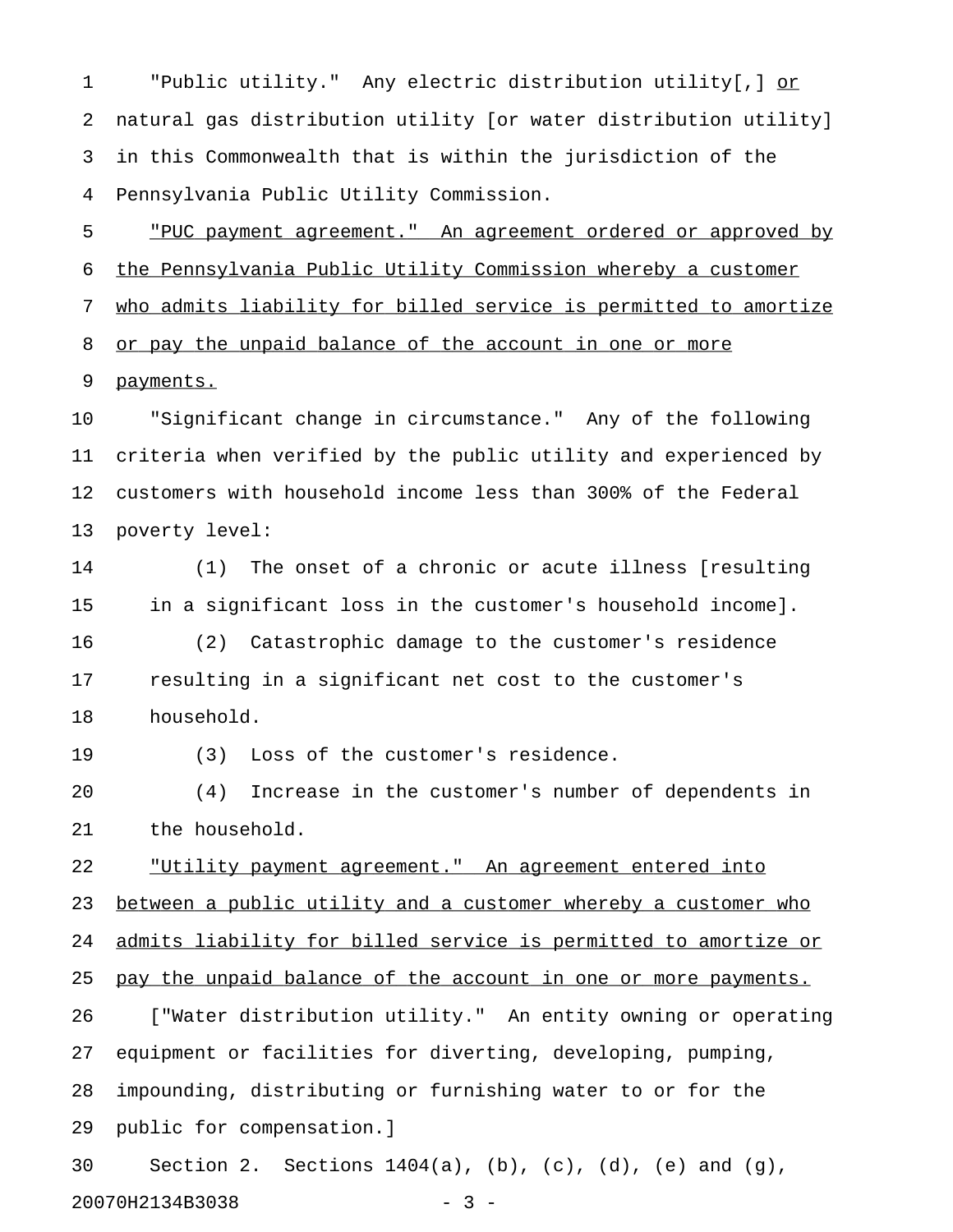1 1405, 1406, 1407, 1411, 1414 and 1415 of Title 66 are amended to 2 read:

3 § 1404. Cash deposits and household information requirements. 4 (a) General rule.--In addition to the right to collect a 5 deposit under any commission regulation or order, [the 6 commission shall not prohibit a public utility, prior to or as a 7 condition of providing utility service, from requiring] a public 8 utility may collect a cash deposit payable, during a 90-day 9 period in an amount that is equal to [one-sixth] one-twelfth of 10 the applicant's or customer's estimated annual bill[, at the 11 time the public utility determines a deposit is required,] from 12 the following:

13 (1) An applicant who previously received utility 14 distribution services and was a customer of the public 15 utility and whose service was terminated for any of the 16 following reasons:

17 (i) Nonpayment of an undisputed delinquent account. 18 (ii) Failure to complete payment of a deposit, 19 provide a guarantee or establish credit.

20 (iii) Failure to permit access to meters, service 21 connections or other property of the public utility for 22 the purpose of replacement, maintenance, repair or meter 23 reading.

24 (iv) Unauthorized use of the utility service 25 delivered on or about the affected dwelling.

26 (v) Failure to comply with the material terms of a 27 settlement or payment agreement.

28 (vi) Fraud or material misrepresentation of identity 29 for the purpose of obtaining utility service.

30 (vii) Tampering with meters, including, but not

20070H2134B3038 - 4 -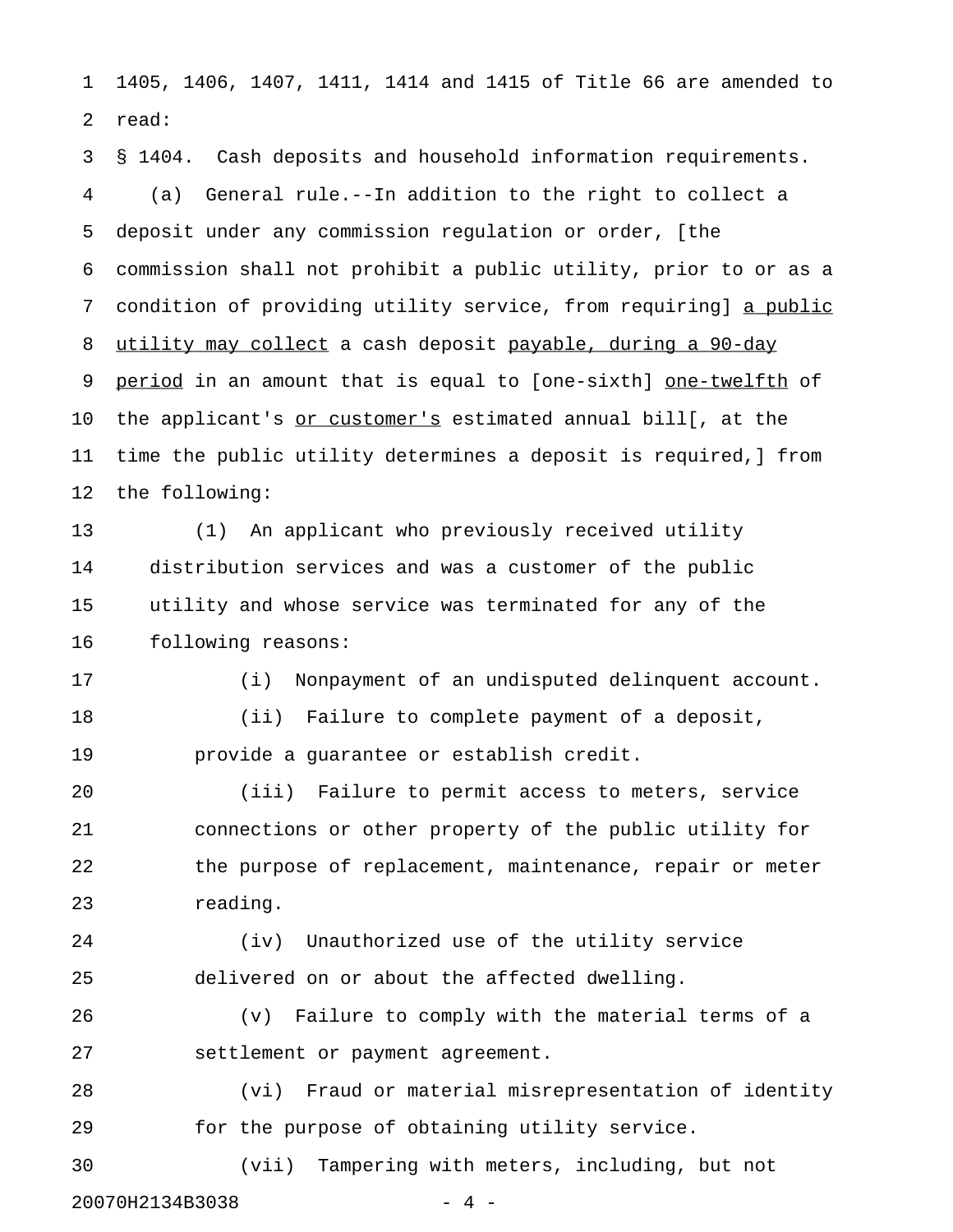1 limited to, bypassing a meter or removal of an automatic 2 meter reading device or other public utility equipment.

3 (viii) Violating tariff provisions on file with the 4 commission so as to endanger the safety of a person or 5 the integrity of the delivery system of the public 6 utility.

7 (2) Any applicant or customer who is unable to establish 8 creditworthiness [to the satisfaction of the public utility] 9 through the use of a generally accepted credit scoring 10 methodology which [employs standards for using the 11 methodology that fall within the range of general industry 12 practice] is approved by the commission.

13 (3) A customer who fails to comply with a material term 14 or condition of a settlement or payment agreement.

15 (b) Third-party guarantor.--Nothing in this section shall be 16 construed to preclude an applicant from furnishing a third-party 17 guarantor in lieu of a cash deposit. The guaranty shall be in 18 writing and shall state the terms of the guaranty. The guarantor 19 shall be responsible for [all missed payments owed to the public 20 utility] the amount of the deposit that would otherwise be

21 required under this section.

22 (c) Deposit hold period.--

23 (1) A public utility may hold a deposit until a timely 24 payment history is established [or for a maximum period of 25 24] but no longer than 18 months.

26 (2) A timely payment history is established when a 27 customer has paid in full and on time for twelve consecutive 28 months.

29 (3) At the end of the deposit holding period as 30 established in paragraph (1), the public utility shall deduct 20070H2134B3038 - 5 -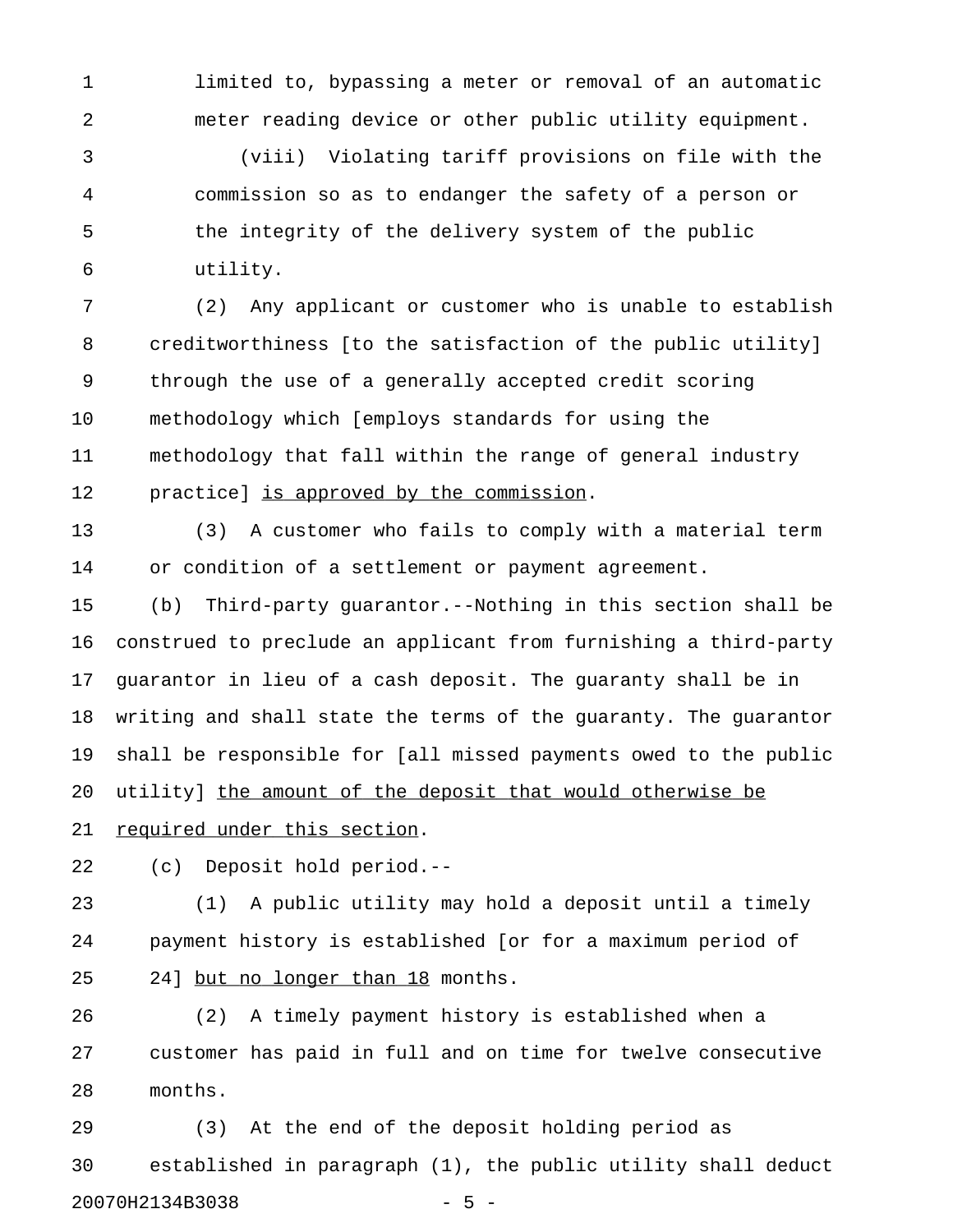1 the outstanding balance from the deposit and return or credit 2 any positive difference to the customer.

3 (4) If service is terminated before the end of the 4 deposit holding period as established in paragraph (1), the 5 public utility shall deduct the outstanding balance from the 6 deposit and return any positive difference to the customer 7 within 60 days of the termination.

8 (5) If a customer becomes delinquent before the end of 9 the deposit holding period as established in paragraph (1), 10 the public utility may deduct the outstanding balance from 11 the deposit.

12 (6) The public utility shall accrue on the deposit until 13 it is returned or credited the legal rate of interest 14 pursuant to section 202 of the act of January 30, 1974 15 (P.L.13, No.6), referred to as the Loan Interest and 16 Protection Law, and return such interest with the deposit. 17 (d) Adult occupants.--Prior to providing utility service, a

18 public utility may require the applicant to provide the [names] 19 name of each adult occupant residing at the location [and proof 20 of their identity] whose name appears on a mortgage, deed or

21 lease for the property.

22 (e) Failure to pay full amount of cash deposit.--A public 23 utility [shall not be required to provide service if the 24 applicant fails to pay the full amount of the cash deposit] may 25 terminate service, following notice pursuant to commission 26 regulations, if an applicant or customer fails to pay the full 27 <u>amount of the cash deposit by the end of the 90-day payment</u> 28 period.

29 \* \* \*

30 (g) Estimated annual bill.--When used in this section, an 20070H2134B3038 - 6 -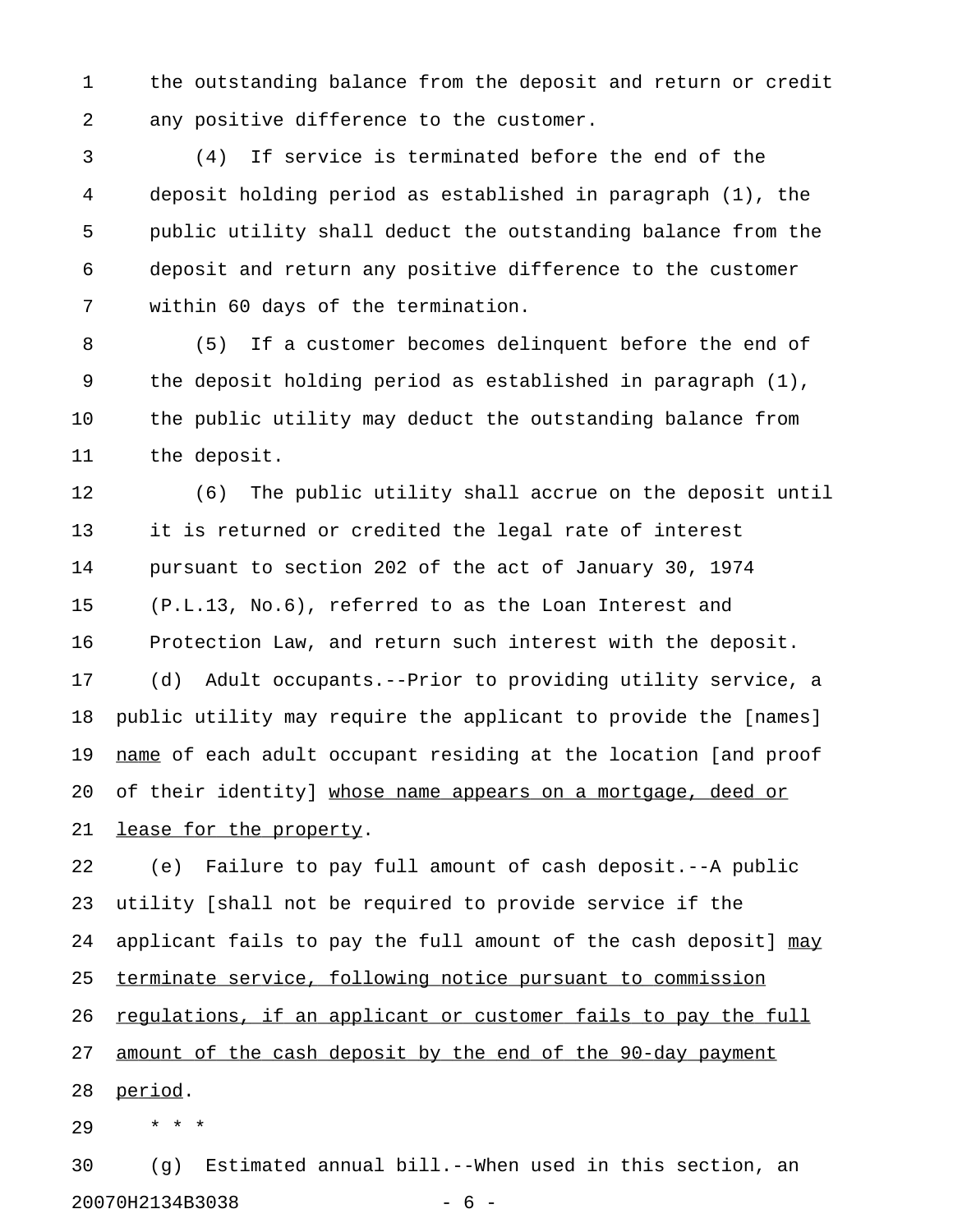1 estimated annual bill shall be calculated on the basis of the 2 annual bill to the dwelling at which service is being requested 3 for the prior 12 months or, if unavailable, a similar dwelling 4 in close proximity. In cases in which customers and applicants 5 are enrolled or are eligible for enrollment in a customer 6 assistance program are required to pay a deposit, that deposit 7 shall be limited to no more than the amount of one month's bill 8 under the customer assistance program.

9 \* \* \*

10 § 1405. Payment agreements.

11 (a) General rule.--The commission is authorized to 12 investigate complaints regarding payment disputes between a 13 public utility, applicants and customers. The commission is 14 authorized to establish payment agreements between a public 15 utility, customers and applicants [within the limits established 16 by this chapter].

17 (b) Length of PUC payment agreements.--The length of time 18 for a customer to resolve an unpaid balance on an account that 19 is subject to a PUC payment agreement [that is investigated by 20 the commission and is entered into by a public utility and a 21 customer] shall not extend beyond:

22 (1) Five years for customers with a gross monthly 23 household income level not exceeding 150% of the Federal 24 poverty level.

25 (2) [Two] Three years for customers with a gross monthly 26 household income level exceeding 150% and not more than 250% 27 of the Federal poverty level.

28 (3) One year for customers with a gross monthly 29 household income level exceeding 250% of the Federal poverty 30 level and not more than 300% of the Federal poverty level. 20070H2134B3038 - 7 -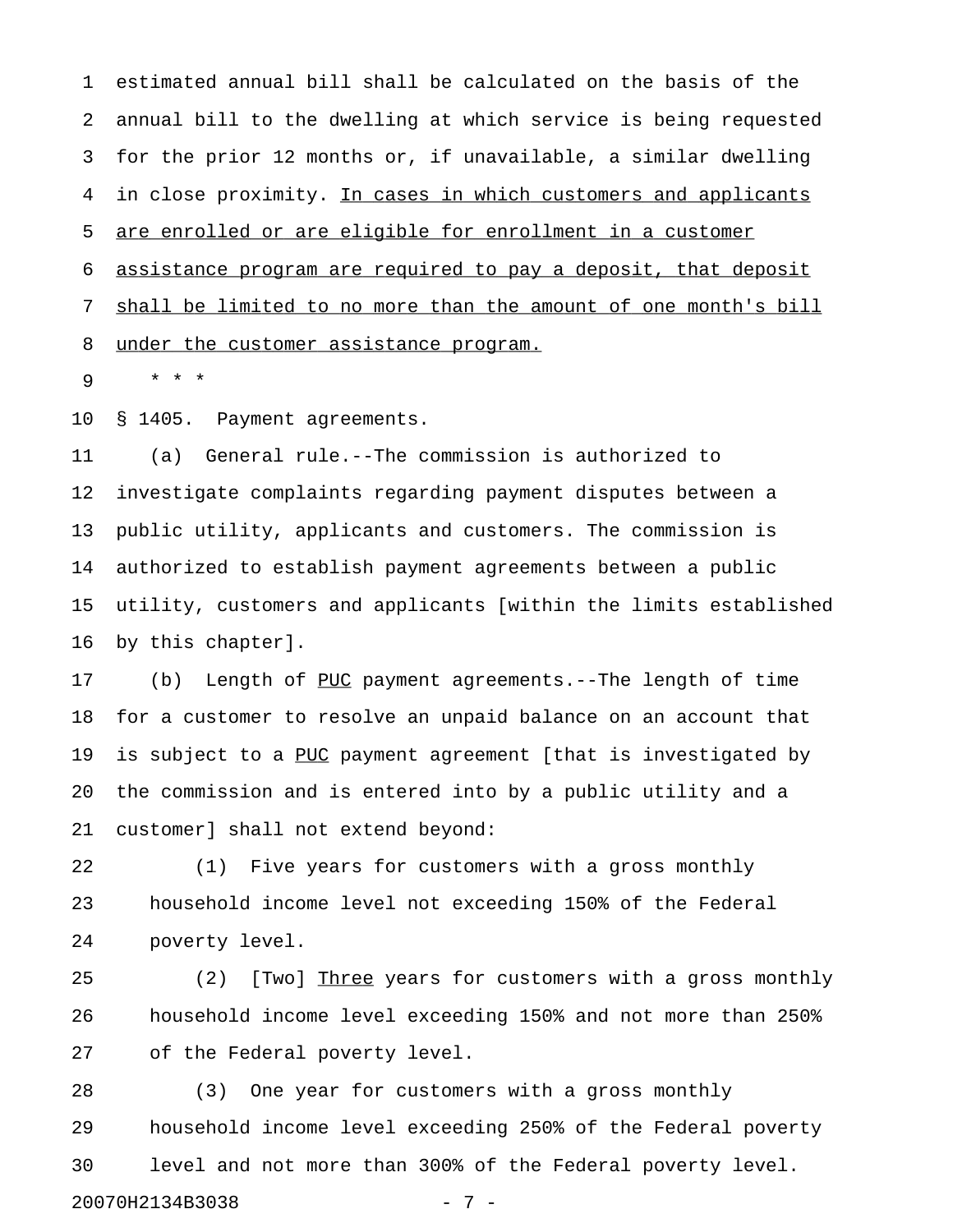1 (4) Six months for customers with a gross monthly 2 household income level exceeding 300% of the Federal poverty 3 level.

4 (c) Customer assistance programs.--[Customer assistance 5 program rates shall be timely paid and shall not be the subject 6 of payment agreements negotiated or approved by the commission.] 7 When a customer contacts the public utility to make payment 8 arrangements, the public utility shall notify the customer 9 verbally and in writing about the public utility's customer 10 assistance program, inquire about the customer's eligibility and 11 enroll eligible customers into the customer assistance program, 12 if agreeable to the customer. 13 (d) Number of payment agreements.--Absent a change in income 14 or other significant change in circumstances, the commission 15 shall not [establish or] order a public utility to establish a 16 second or subsequent PUC payment agreement if a customer has 17 defaulted on a previous PUC payment agreement. [A public utility 18 may, at its discretion, enter into a second or subsequent

19 payment agreement with a customer.]

20 (e) Extension of PUC payment agreements.--If the customer 21 defaults on a PUC payment agreement [established under 22 subsections (a) and (b) as a result of a significant change in 23 circumstance], the commission may reinstate the payment 24 agreement and extend the remaining term for an initial period of 25 six months. The initial extension period may be extended for an 26 additional six months for good cause shown.

27 (f) Failure to comply with PUC payment agreement.--Failure \_\_\_ 28 of a customer to comply with the terms of a PUC payment 29 agreement shall be grounds for a public utility to terminate the 30 customer's service. Pending the outcome of a complaint filed 20070H2134B3038 - 8 -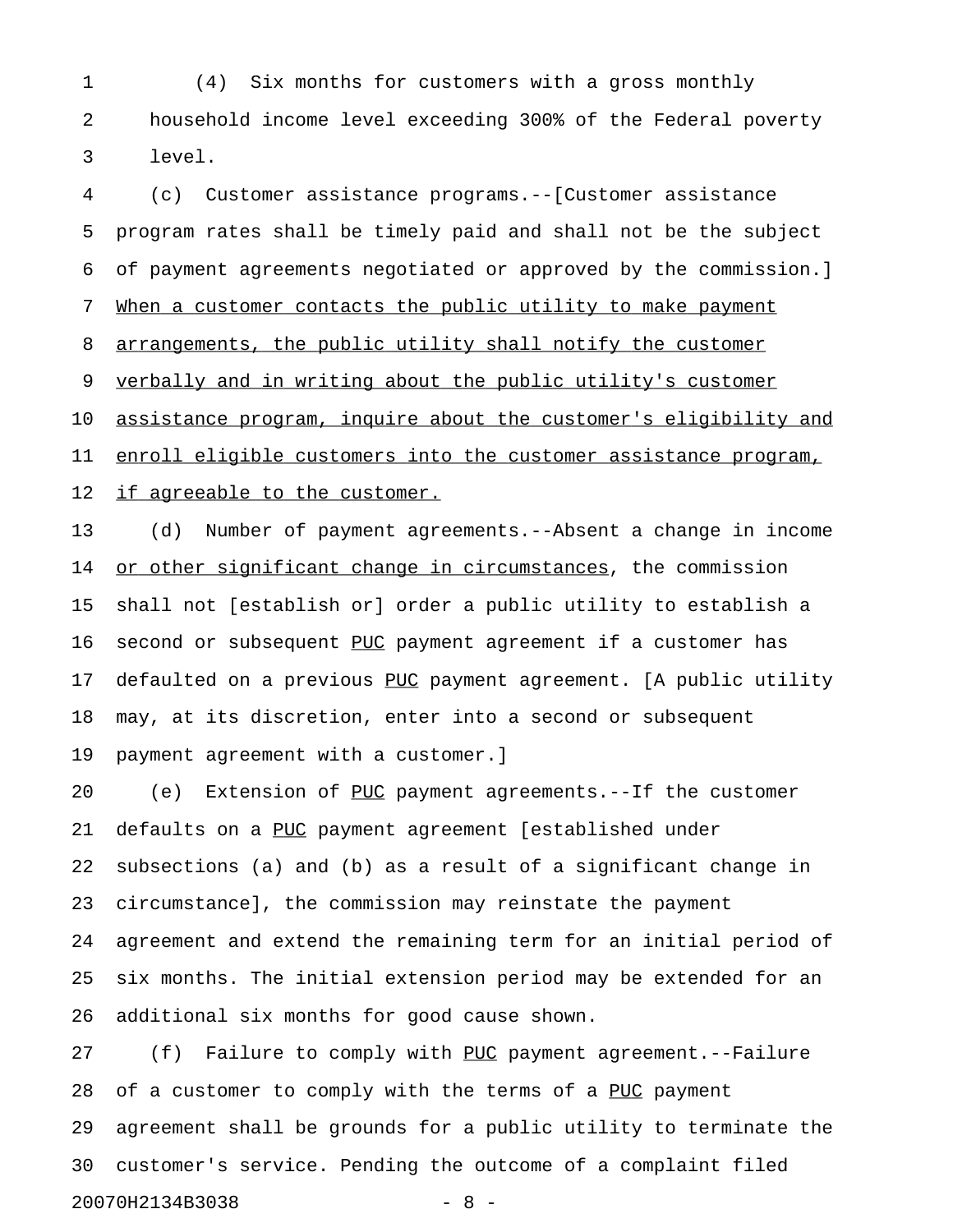1 with the commission, a customer shall be obligated to pay that 2 portion of the bill which is not in dispute and subsequent bills 3 which are not in dispute.

4 (g) Utility payment agreement.--A public utility may enter 5 into one or more utility payment agreements in accordance with 6 regulations established by the commission.

7 § 1406. Termination of utility service.

8 (a) Authorized termination.--A public utility may notify a 9 customer and terminate service provided to a customer after 10 notice as provided in subsection (b) for any of the following 11 actions by the customer:

12 (1) Nonpayment of an undisputed delinquent account. 13 (2) Failure to comply with the material terms of a

14 payment agreement.

15 (3) Failure to complete payment of a deposit, provide a 16 guarantee of payment or establish credit.

17 (4) Failure to permit access to meters, service 18 connections or other property of the public utility for the 19 purpose of replacement, maintenance, repair or meter reading.

20 (5) Fraud or material misrepresentation of the 21 customer's identity for the purpose of obtaining service. 22 (b) [Notice of termination of service] Pretermination

23 notices, contacts and duties.--

24 (1) Prior to terminating service under subsection (a), a 25 public utility:

26 (i) Shall provide written notice of the termination 27 to the customer at least ten days prior to the date of 28 the proposed termination. The termination notice shall 29 remain effective for 60 days.

30 (ii) Shall [attempt to] contact the customer or 20070H2134B3038 - 9 -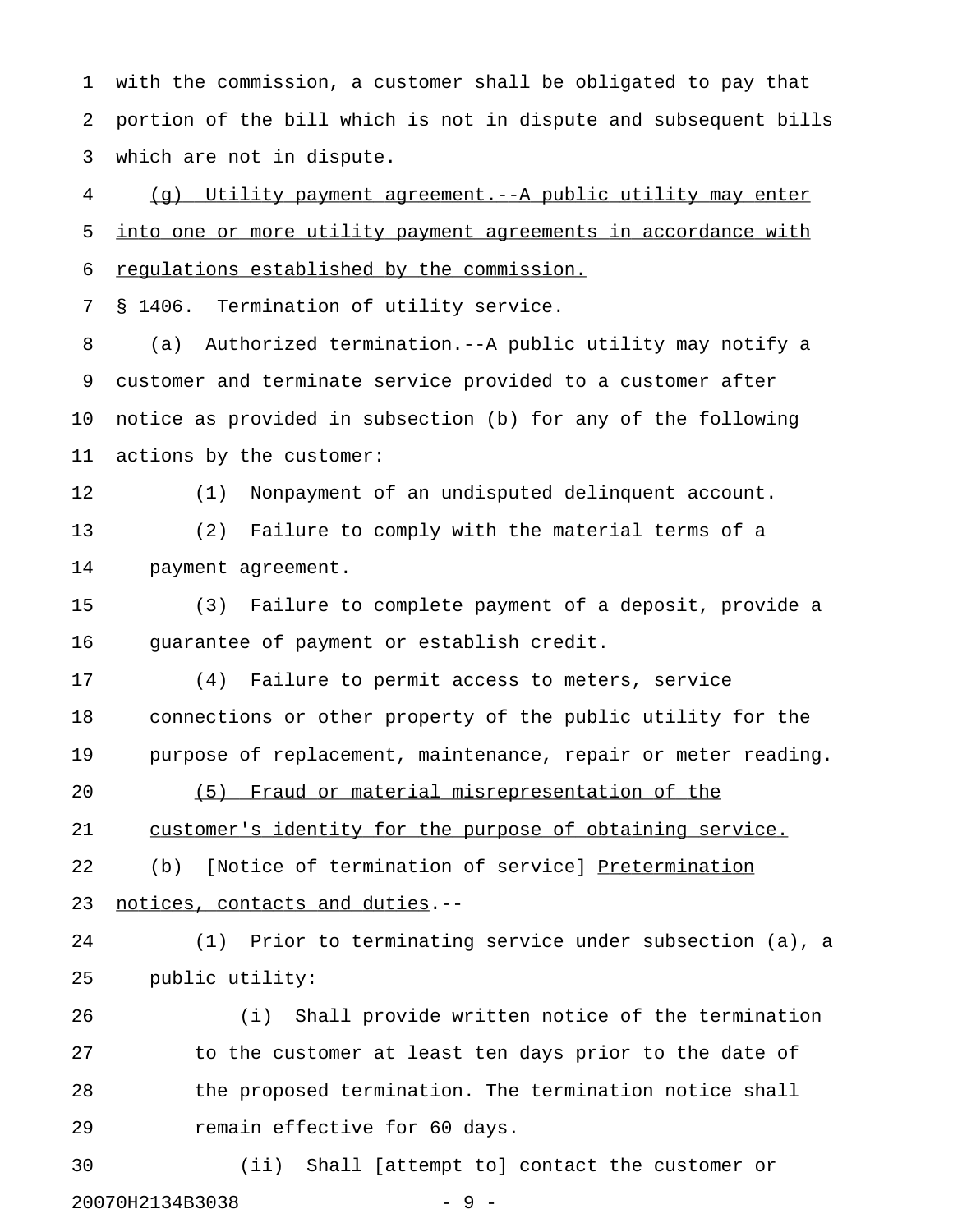1 occupant, [either] in person [or by telephone], to 2 provide notice of the proposed termination at least three 3 days prior to the scheduled termination. [Phone contact 4 shall be deemed complete upon attempted calls on two 5 separate days to the residence between the hours of 7 6 a.m. and 9 p.m. if the calls were made at various times 7 each day.]

8 (iii) [During the months of December through March, 9 unless] Unless personal contact has been made with the \_\_\_\_\_\_ 10 customer or responsible adult by personally visiting the 11 customer's residence, the public utility shall, within 48 12 hours of the scheduled date of termination, post a notice 13 of the proposed termination at the service location.

14 (iv) After complying with paragraphs (ii) and (iii), 15 the public utility shall [attempt to] make personal 16 contact with the customer or responsible adult at the 17 time service is terminated. [Termination of service shall 18 not be delayed for failure to make personal contact. 19 (2) The public utility shall not be required by the 20 commission to take any additional actions prior to 21 termination.]

22 (2) For each notice and contact under paragraph (1) and 23 when the customer contacts the utility prior to termination, 24 the public utility shall notify the customer verbally and in 25 writing about the public utility's customer assistance 26 program, inquire about the customer's eligibility and enroll 27 eligible customers into the customer assistance program, if 28 agreeable to the customer.

29 (3) An application for a public utility's customer 30 assistance program shall stay termination of service for 20070H2134B3038 - 10 -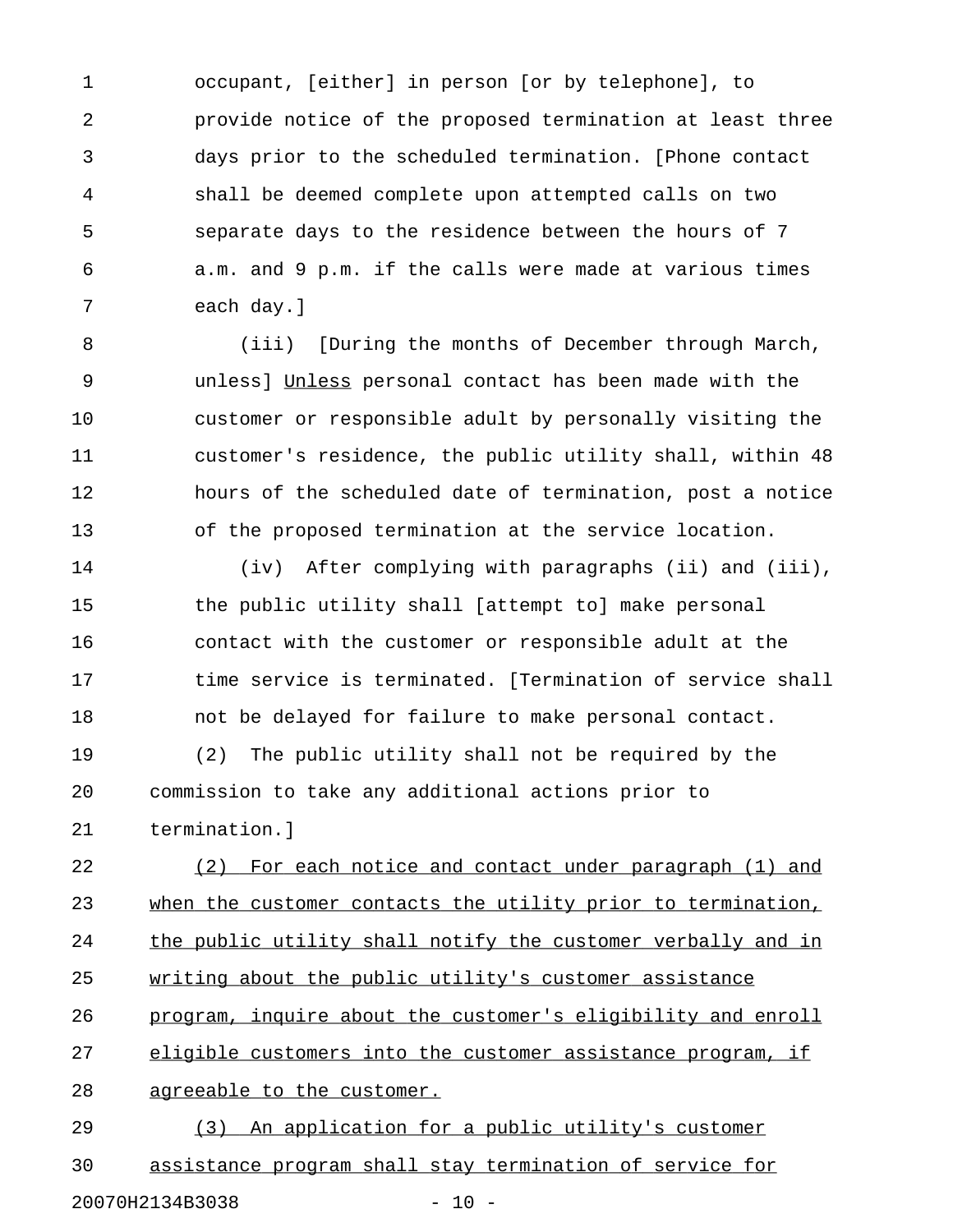1 nonpayment until a decision has been made on the application, 2 and the utility shall cancel the termination of service upon 3 approval for enrollment in the assistance program. 4 (c) Grounds for immediate termination.-- 5 (1) A public utility may immediately terminate service 6 for any of the following actions by the customer: 7 [(i) Unauthorized use of the service delivered on or 8 about the affected dwelling. 9 (ii) Fraud or material misrepresentation of the 10 customer's identity for the purpose of obtaining 11 service.] 12 (iii) Tampering with meters or other public 13 utility's equipment. 14 (iv) Violating tariff provisions on file with the 15 commission so as to endanger the safety of a person or 16 the integrity of the public utility's delivery system. 17 (2) Upon termination, the public utility shall [make a 18 good faith attempt to] provide a post termination notice to 19 the customer or a responsible person at the affected 20 premises, and, in the case of a single meter, multiunit 21 dwelling, the public utility shall conspicuously post the 22 notice at the dwelling, including in common areas when 23 possible. 24 (d) Timing of termination.--Notwithstanding the provisions 25 of section 1503 (relating to discontinuance of service), a 26 public utility may terminate service for the reasons set forth 27 in subsection (a) from Monday through Friday as long as the 28 public utility can accept payment to restore service on the 29 following day and can restore service consistent with section 30 1407 (relating to reconnection of service). 20070H2134B3038 - 11 -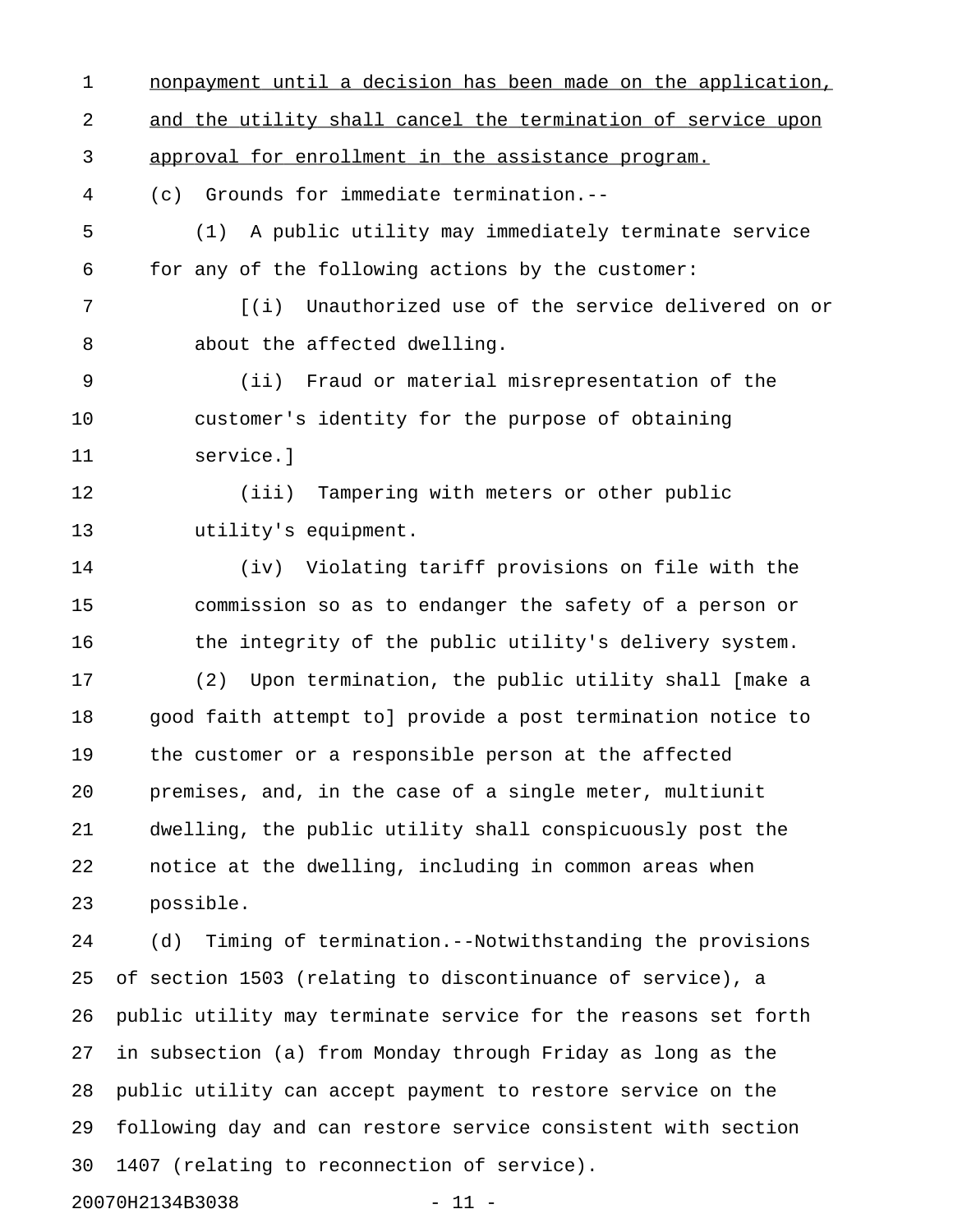1 (e) Winter termination.--

2 (1) Unless otherwise authorized by the commission, after 3 November 30 and before April 1, an electric distribution 4 utility or natural gas distribution utility shall not 5 terminate service to customers [with household incomes at or 6 below 250% of the Federal poverty level] except for those 7 customers whose actions conform to subsection (c)(1). [The 8 commission shall not prohibit an electric distribution 9 utility or natural gas distribution utility from terminating 10 service in accordance with this section to customers with 11 household incomes exceeding 250% of the Federal poverty 12 level.

13 (2) In addition to the winter termination authority set 14 forth in paragraph (1), a city natural gas distribution 15 operation may terminate service to a customer whose household 16 income exceeds 150% of the Federal poverty level but does not 17 exceed 250% of the Federal poverty level, and starting 18 January 1, has not paid at least 50% of his charges for each 19 of the prior two months unless the customer has done one of 20 the following:

21 (i) Has proven in accordance with commission rules 22 that his household contains one or more persons who are 23 65 years of age or over.

24 (ii) Has proven in accordance with commission rules 25 that his household contains one or more persons 12 years 26 of age or younger.

27 (iii) Has obtained a medical certification in 28 accordance with commission rules.

29 (iv) Has paid to the city natural gas distribution 30 operation an amount representing at least 15% of the 20070H2134B3038 - 12 -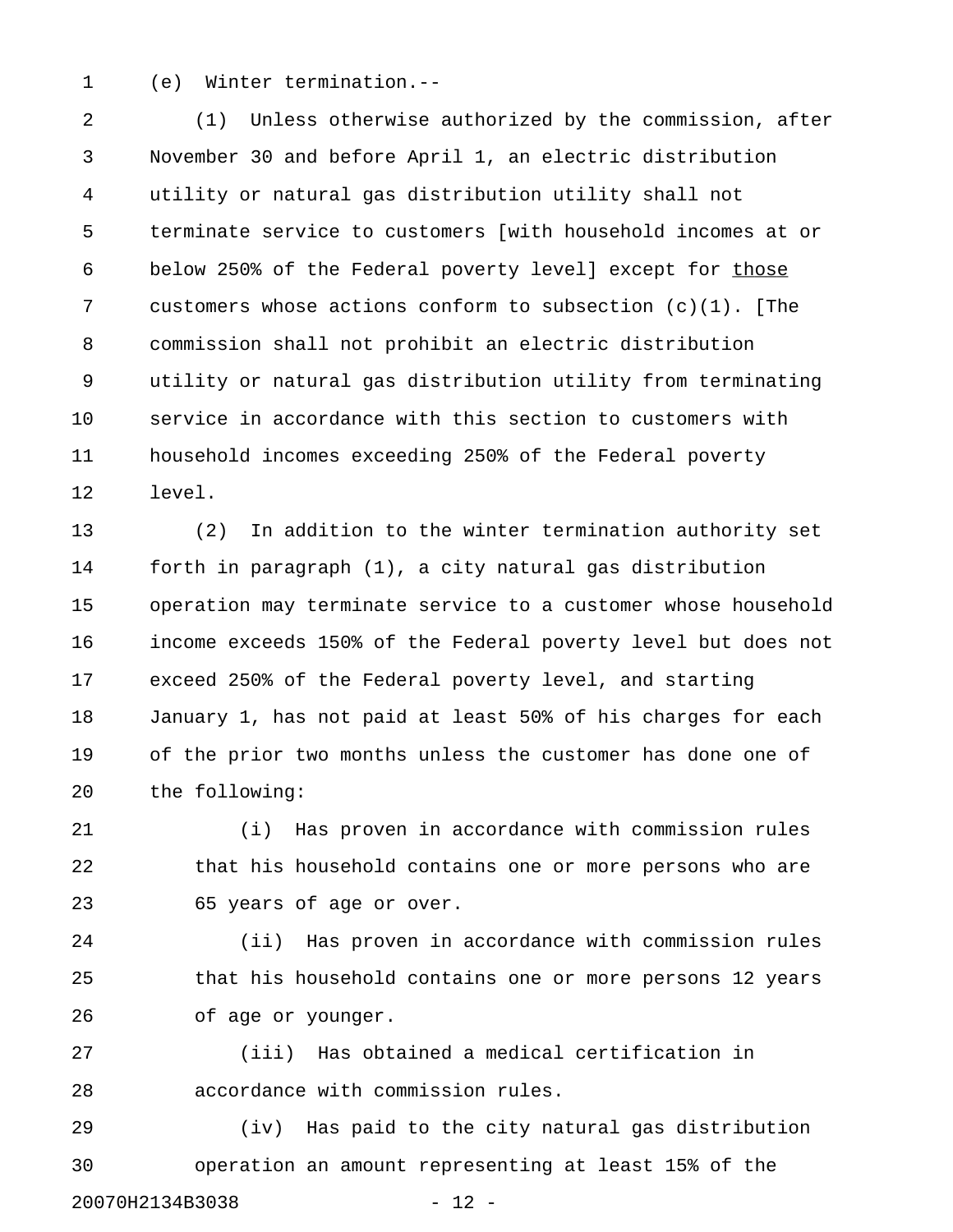1 customer's monthly household income for each of the last 2 two months.

3 (3) At the time that the notice of termination required 4 by subsection (b)(1)(i) is provided to the customer, the city 5 natural gas distribution operation shall provide notice to 6 the commission. The commission shall not stay the termination 7 of service unless the commission finds that the customer 8 meets the criteria in paragraph (2)(i), (ii), (iii) or (iv).] 9 (f) Medical certification.--A public utility shall not 10 terminate or refuse to reconnect service to a premises when a 11 licensed physician or nurse practitioner has certified that [the 12 customer or a member of the customer's] an occupant of the 13 household is seriously ill or afflicted with a medical condition 14 that will be aggravated by cessation of service. The [customer] 15 <u>occupant</u> shall obtain a letter or other form of notification 16 from a licensed physician or nurse practitioner verifying the 17 condition and shall promptly forward it to the public utility. 18 If, prior to termination of service, the utility employee is 19 informed that an occupant is seriously ill or is affected with a 20 medical condition which will be aggravated by a cessation of 21 service and that a medical certification will be procured, 22 termination may not occur for at least three days. The medical 23 certification procedure shall be implemented in accordance with 24 commission regulations.

25 (g) Qualification for LIHEAP.--A notice of termination to a 26 customer of a public utility shall be sufficient proof of a 27 crisis for a customer with the requisite income level to receive 28 a LIHEAP Crisis Grant from the Department of Public Welfare or 29 its designee. Between November 1 and March 31, a public utility 30 shall accept assignment of a LIHEAP Crisis Grant from the 20070H2134B3038 - 13 -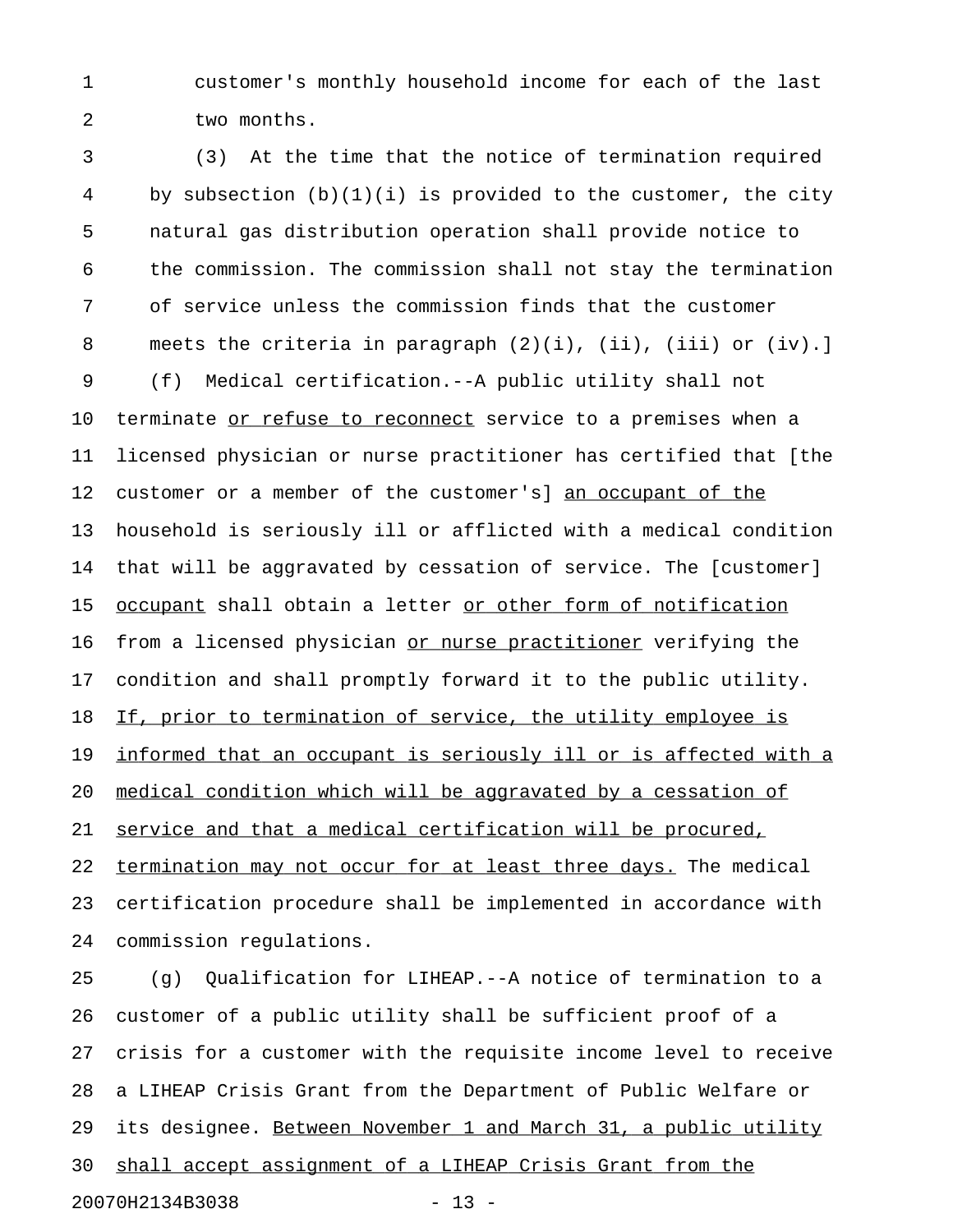1 Department of Public Welfare or its designee on behalf of a 2 customer enrolled in the utility's customer assistance program. 3 (h) Dishonorable tender of payment after receiving 4 termination notice.-- 5 (1) After a public utility has provided a written 6 termination notice under subsection  $[(b)(1)(i))$  and attempted 7 telephone contact as provided in subsection (b)(1)(ii)] 8 (b)(1)(iii) and (iv), termination of service may proceed 9 without additional notice if: 10 (i) a customer tenders payment which is subsequently 11 dishonored under 13 Pa.C.S. § 3502 (relating to 12 dishonor); or 13 (ii) a customer tenders payment with an access 14 device, as defined in 18 Pa.C.S. § 4106(d) (relating to 15 access device fraud), which is unauthorized, revoked or 16 canceled. 17 [(2) The public utility shall not be required by the 18 commission to take any additional actions prior to the 19 termination.] 20 § 1407. Reconnection of service. 21 (a) Fee.--A public utility may require a reconnection fee 22 based upon the public utility's cost as approved by the 23 commission prior to reconnection of service following lawful 24 termination of the service. This fee shall not exceed 1/12 of 25 the customer's outstanding balance. 26 (b) Timing.--When service to a dwelling has been terminated 27 and provided the applicant has met all applicable conditions, 28 the public utility shall reconnect service as follows: 29 (1) Within 24 hours for erroneous terminations or upon 30 receipt by the public utility of a valid medical 20070H2134B3038 - 14 -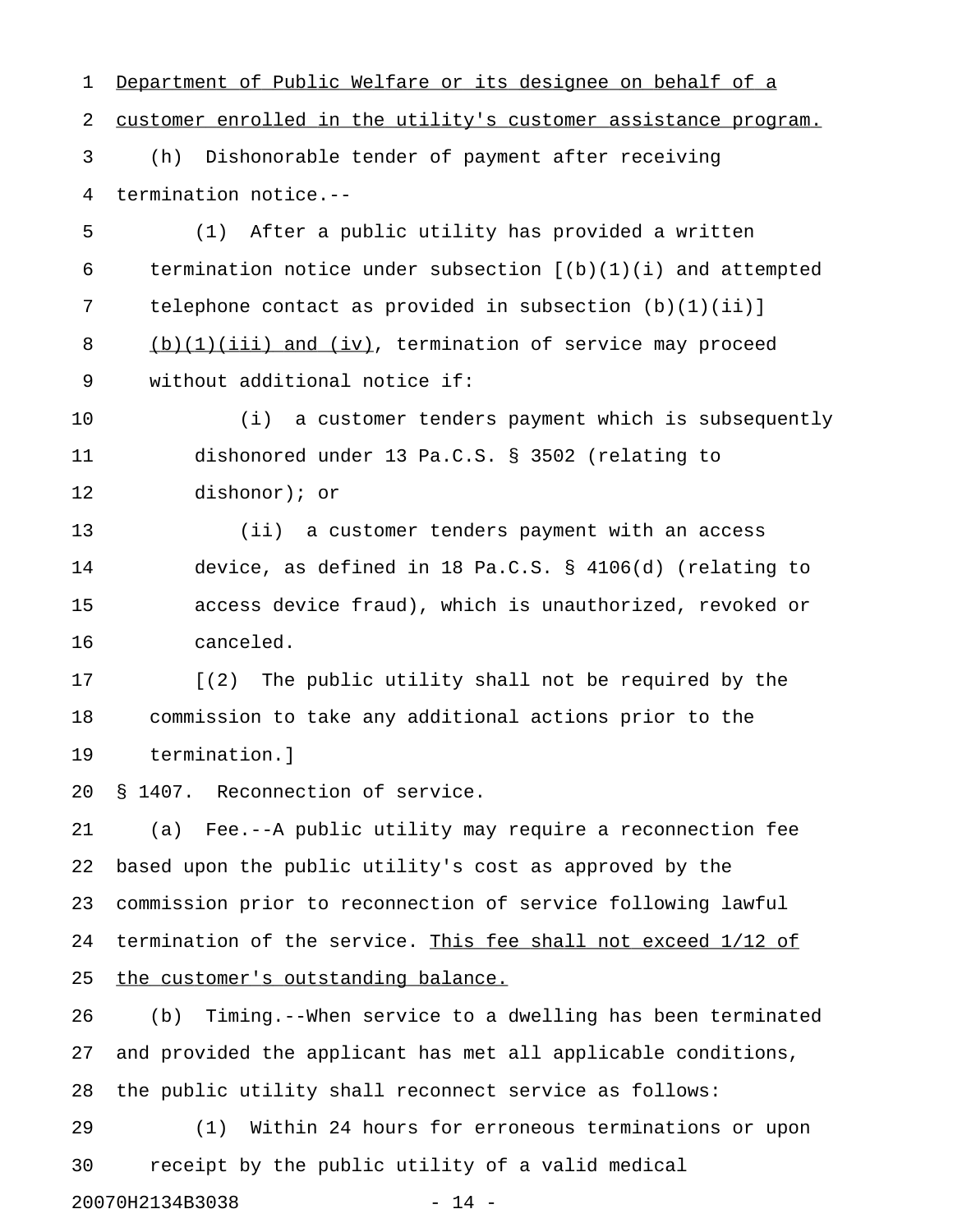1 certification.

2 (2) Within 24 hours for terminations occurring after 3 November 30 and before April 1.

4 (3) Within [three days] 48 hours for erroneous 5 terminations requiring street or sidewalk digging.

6 (4) Within [three days] 24 hours from April 1 to \_\_\_\_\_\_\_\_ 7 November 30 for proper terminations.

8 (5) Within [seven days] 72 hours for proper terminations 9 requiring street or sidewalk digging.

10 (c) Payment to restore service.--

11 (1) A public utility shall provide for and inform the 12 applicant or customer of a location where the customer can 13 make payment to restore service. When there is a contact 14 between a public utility and an applicant or customer 15 concerning restoration of service, the utility shall also 16 notify the applicant or customer verbally and in writing 17 about the public utility's customer assistance program, 18 inquire about the person's eligibility and enroll those 19 eligible into the customer assistance program, if agreeable 20 to the applicant or customer.

21 (2) A public utility may require:

22 (i) Full payment of any reconnection fees together 23 with repayment over six months of any outstanding balance 24 incurred [together with any reconnection fees] by the 25 customer or applicant [prior to reconnection of service] 26 if the customer or applicant has an income exceeding 300% 27 of the Federal poverty level. [or has defaulted on two or \_ 28 more payment agreements. If a customer or applicant with 29 household income exceeding 300% of the Federal poverty 30 level experiences a life event, the customer shall be 20070H2134B3038 - 15 -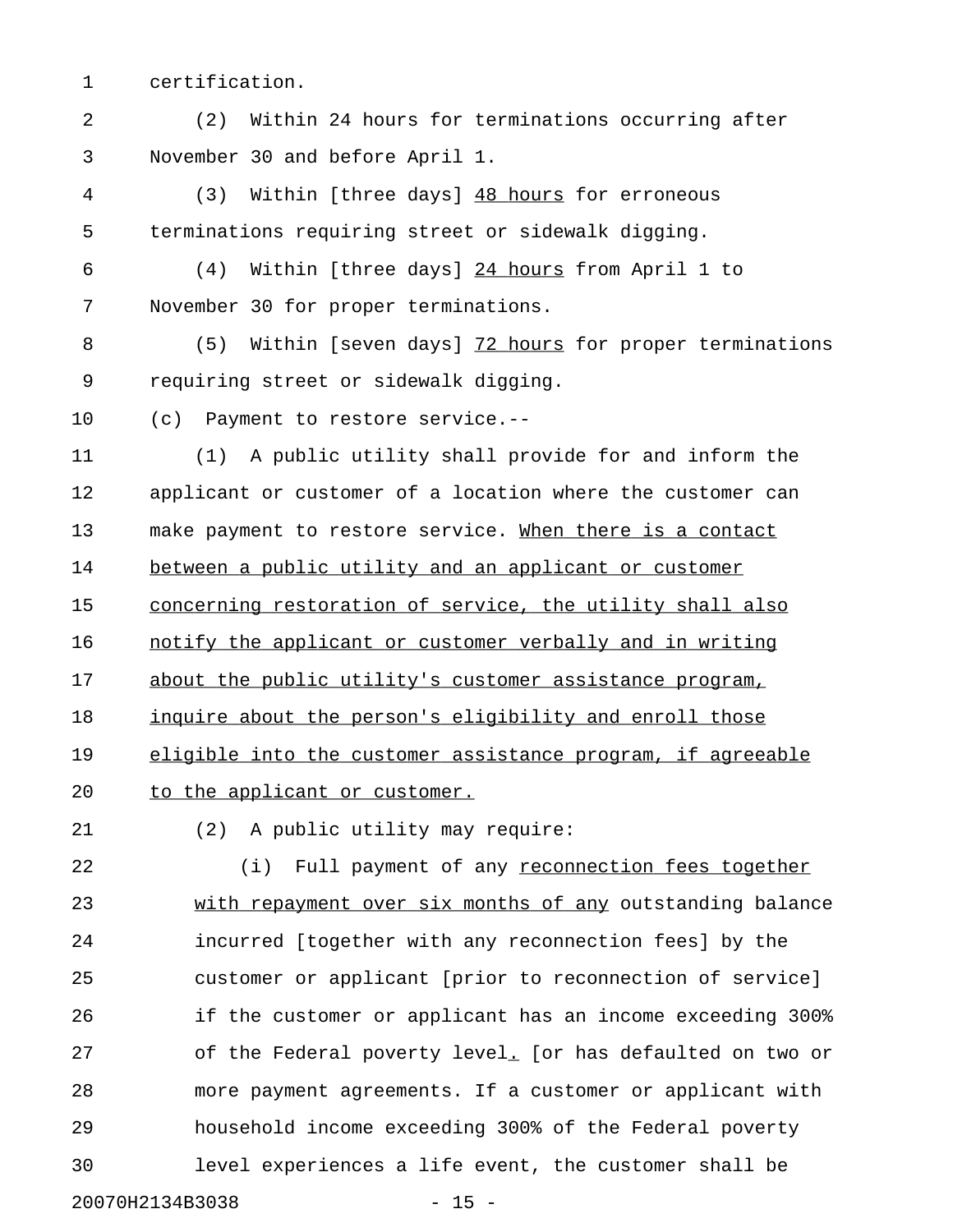1 permitted a period of not more than three months to pay 2 the outstanding balance required for reconnection. For 3 purposes of this subparagraph, a life event is:

4 (A) A job loss that extended beyond nine months. 5 (B) A serious illness that extended beyond nine 6 months.

7 (C) Death of the primary wage earner.] 8 (ii) Full payment of any reconnection fees together 9 with repayment over 12 months of any outstanding balance 10 incurred by the customer or applicant if the customer or 11 applicant has an income exceeding [150%] 250% of the 12 Federal poverty level but not greater than 300% of the 13 Federal poverty level.

14 (iii) Full payment of any reconnection fees together 15 with repayment over 36 months of any outstanding balance 16 incurred by the customer or applicant if the customer or 17 applicant has an income exceeding 150% of the Federal 18 poverty level but not greater than 250% of the Federal 19 **poverty** level.

20 [(iii)] (iv) Full payment of any reconnection fees 21 together with payment over [24] 60 months of any 22 outstanding balance incurred by the customer or applicant 23 if the customer or applicant has an income not exceeding 24 150% of the Federal poverty level. A customer or 25 applicant of a [city natural gas distribution operation] 26 **public utility whose household income does not exceed** 27 [135%] 150% of the Federal poverty level shall be 28 reinstated pursuant to this subsection only if the 29 customer or applicant enrolls in the customer assistance 30 program of the [city natural gas distribution operation]

20070H2134B3038 - 16 -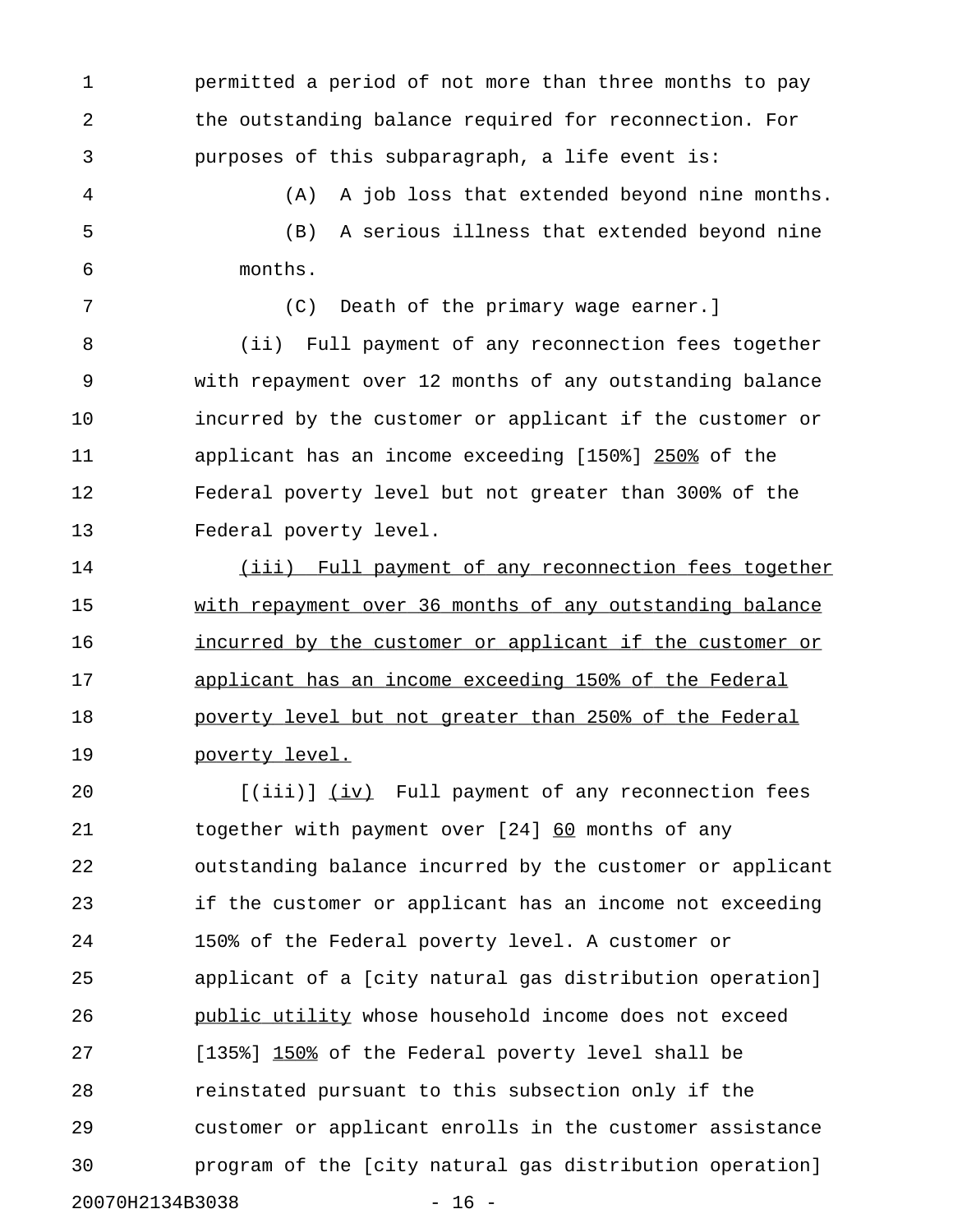1 public utility except that this requirement shall not 2 apply if the financial benefits to such customer or 3 applicant are greater if served outside of that 4 assistance program.

5 (v) For customers enrolled in a public utility's 6 customer assistance program at the time of termination, 7 full payment of any reconnection fees together with a 8 portion of their unpaid customer assistance program 9 payments, to be determined according to standards 10 established by the commission.

11 (3) Between November 1 and March 31, a public utility 12 shall accept assignment of a LIHEAP Crisis Grant from the 13 Department of Public Welfare or its designee to restore 14 service to a customer enrolled in the utility's customer 15 assistance program.

16 (d) Payment of outstanding balance at premises.--A public 17 utility may also require the payment of any outstanding balance 18 or portion of an outstanding balance if the applicant [resided] 19 was a customer at the property for which service is requested 20 during the time the outstanding balance accrued and for the time 21 the applicant [resided there] was a customer.

22 (e) Approval.--A public utility may establish that an 23 applicant previously [resided] was a customer at a property for 24 which residential service is requested through the use of 25 mortgage, deed or lease information, a commercially available 26 consumer credit reporting service or other methods approved as 27 valid by the commission.

28 § 1411. Automatic meter readings.

29 All readings by an automatic meter reader device shall be 30 deemed actual readings for the purposes of this title[.] under \_\_\_\_\_ 20070H2134B3038 - 17 -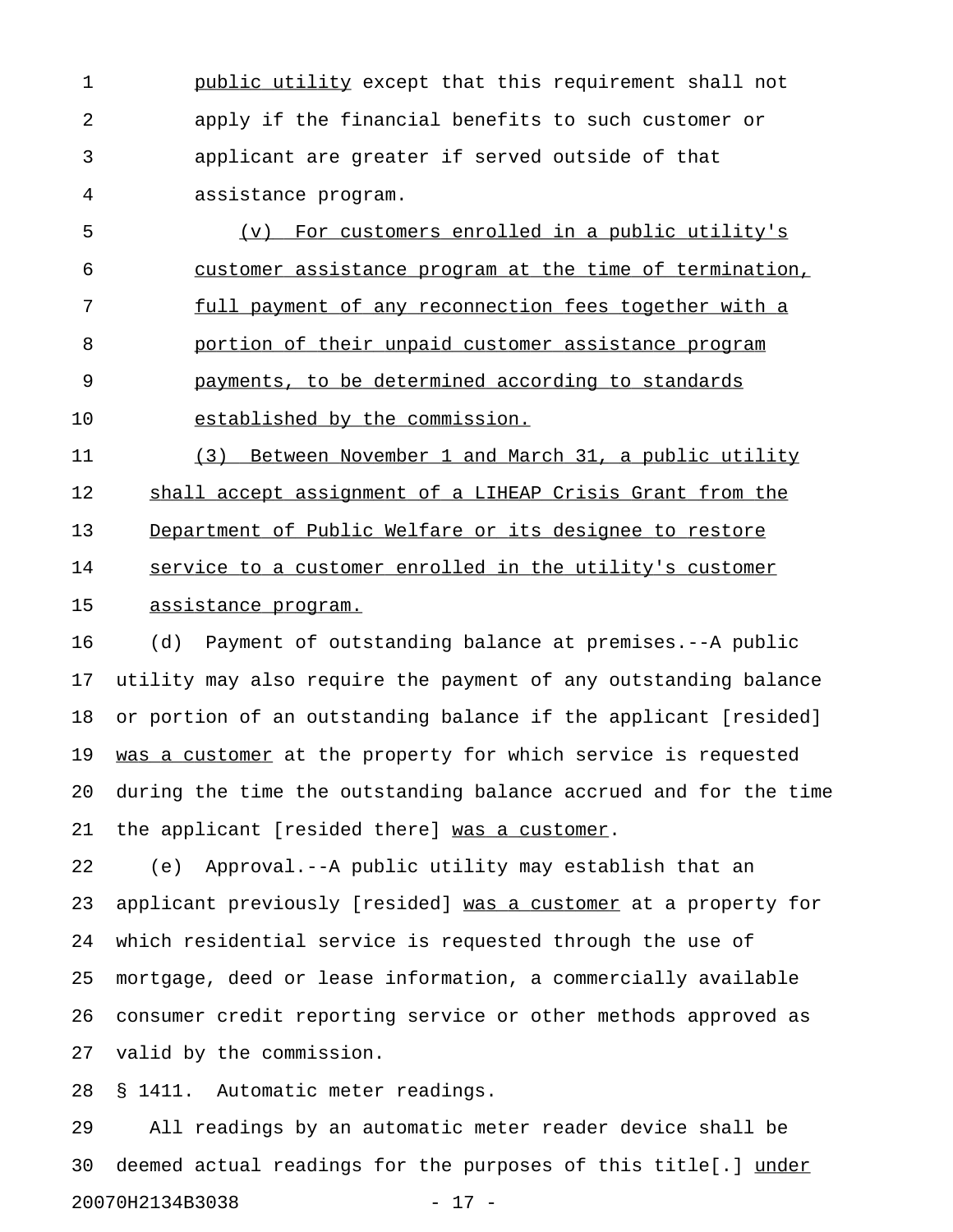1 the condition that the public utility shall obtain an actual 2 meter reading at least once every five years to verify the 3 accuracy of the remote reading device. If the customer of record 4 at the dwelling changes during the five-year period between 5 actual meter readings, the public utility shall make a bona fide  $6$  attempt to schedule an appointment with the departing customer 7 and, if necessary, the new occupant, to secure an actual meter 8 reading.

9 § 1414. [Liens] Fees by city natural gas distribution 10 operations.

11 [(a) General rule.--A city natural gas distribution 12 operation furnishing gas service to a property is entitled to 13 impose or assess a municipal claim against the property and file 14 as liens of record claims for unpaid natural gas distribution 15 service and other related costs, including natural gas supply, 16 in the court of common pleas of the county in which the property 17 is situated or, if the claim for the unpaid natural gas 18 distribution service does not exceed the maximum amount over 19 which the Municipal Court of Philadelphia has jurisdiction, in 20 the Municipal Court of Philadelphia, pursuant to sections 3 and 21 9 of the act of May 16, 1923 (P.L.207, No.153), referred to as 22 the Municipal Claim and Tax Lien Law, and Chapter 22 (relating 23 to natural gas competition).

24 (b) Residential field visit charge.--]A city natural gas 25 distribution operation is authorized to charge a minimum fee of 26 \$10 for each instance in which its representative is required to 27 visit the residence of a customer in the process of attempting 28 to complete required service termination steps.

29 [(c) Refusal of service.--The commission shall permit a city 30 natural gas distribution operation to refuse to provide service 20070H2134B3038 - 18 -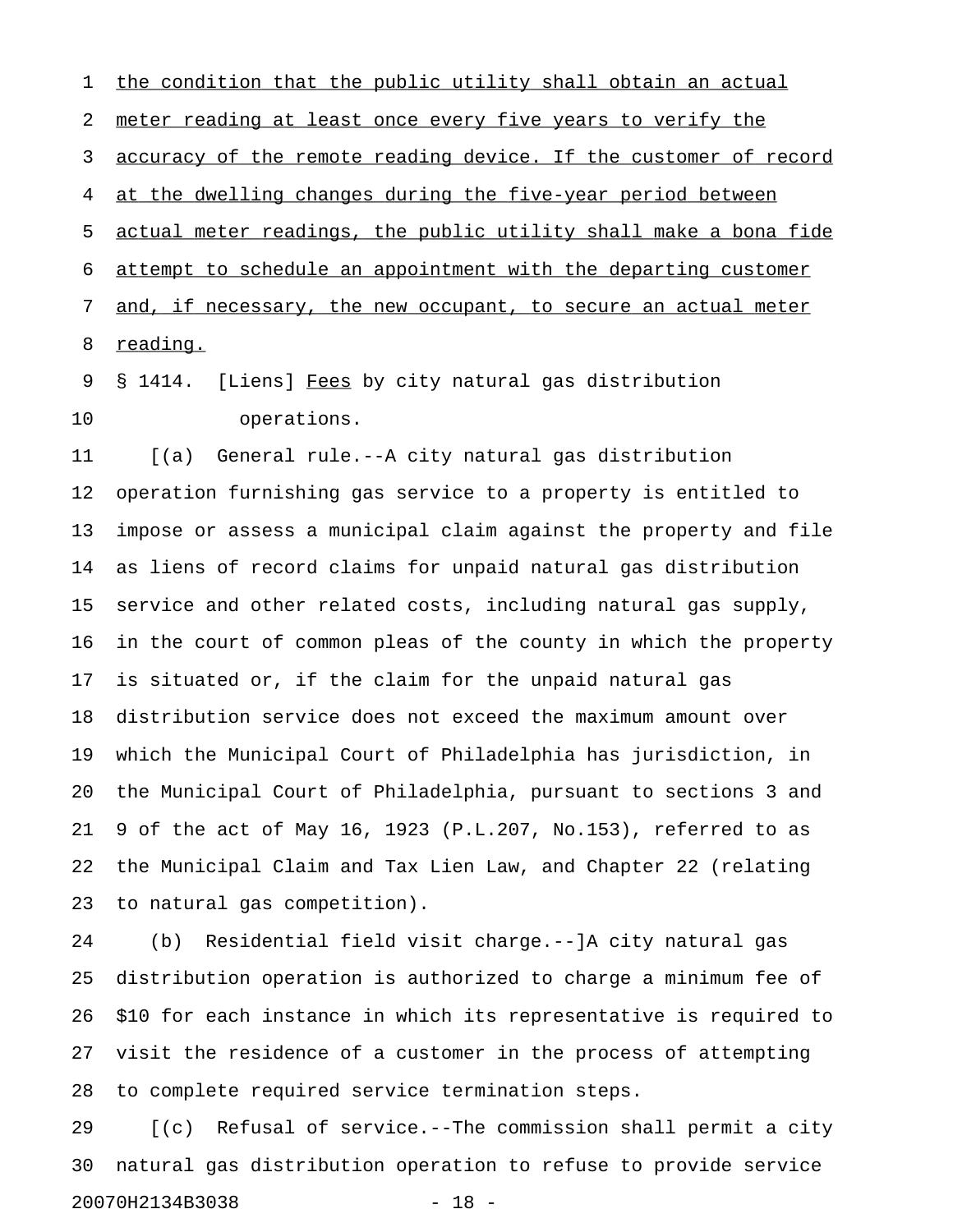1 to an applicant if the applicant has a pending lien or civil 2 judgment by the city natural gas distribution operation 3 outstanding against the applicant or against property owned in 4 whole or in part by the applicant unless the applicant enters 5 into a payment arrangement for the payment of the amount 6 associated with the lien or judgment that remains outstanding at 7 the time of the application.]

8 § 1415. Reporting [to General Assembly and Governor].

9 (a) General Assembly and Governor.--No later than two years 10 following the effective date of this chapter and every two years 11 thereafter, the commission shall submit a report to the 12 Governor, the Chief Clerk of the House of Representatives and 13 the Secretary of the Senate reviewing the implementation of the 14 provisions of this chapter. The report shall include, but not be 15 limited to:

16 (1) The degree to which the chapter's requirements have 17 been successfully implemented.

18 (2) The effect upon the cash working capital or cash 19 flow, uncollectible levels and collections of the affected 20 public utilities.

21 (3) The level of access to utility services by 22 residential customers, including low-income customers.

23 (4) The effect upon the level of consumer complaints and 24 mediations filed with and adjudicated by the commission.

25 (b) General public.--The commission shall report the

26 following on its publicly accessible Internet website:

27 (1) Termination of service data of each utility on a 28 monthly basis.

29 (2) Immediate reporting of utility-related deaths, 30 injuries, fires and property damage resulting from denial of

20070H2134B3038 - 19 -